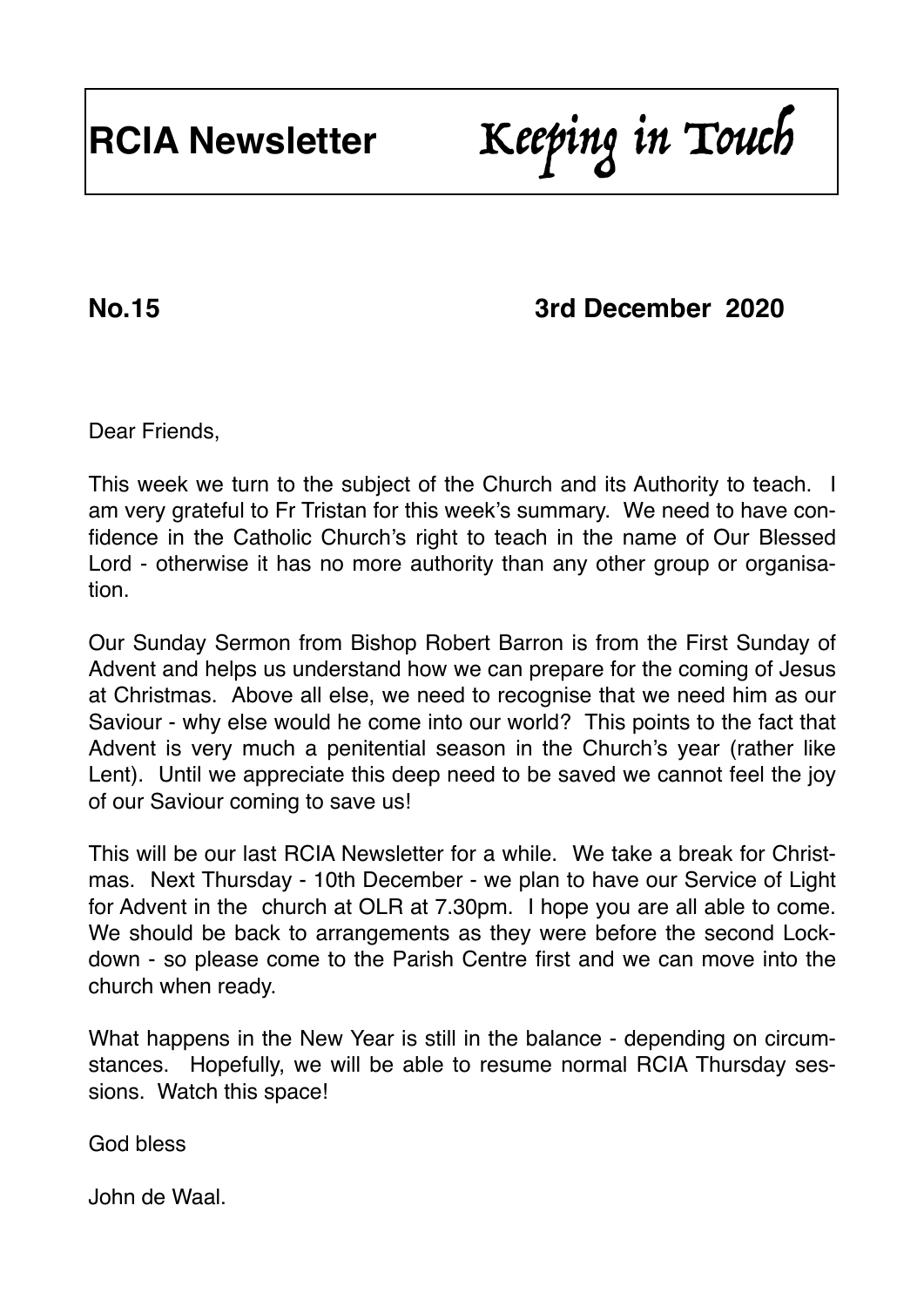## *The teaching authority of the Church by Fr Tristan.*

#### **"And immediately on the sabbath, he entered the synagogue and taught. And they were astonished at his teaching, for he taught them as one who had authority…" (Mk 1: 21-22)**

"Go into all the world and preach the Gospel to the whole creation" (Mk 16: 15) said Jesus to His disciples. *To teach* all people is one of the three special missions that Jesus has to all people. The other two are *to sanctify* (to destroy sin and fill us with the Holy Spirit)*, to teach, and to govern* (to gather together and rule a community, the visible shape of the Kingdom to come in God). Really, all three of these missions are aspects of the same thing – each one cannot be done without the others. And Jesus has not kept this mission for Himself – He called into being the Church to be His instrument to carry it out, from the day of Pentecost, until the end of the world.

Why does the Church need to *teach* in order to sanctify, and to gather the Kingdom? Who in the Church performs this role? And how do we know what she teaches really comes from Jesus, and isn't just made up on the part by her weak and sinful members? These are the questions we will try and look at today.

### **Why must the Church teach?**

Pope Benedict gave a speech with a very good summary of this question, (speaking in particular to priests). I've highlighted the most important points.

"Today, in the midst of the educational emergency, the *munus docendi* [Latin for "teaching ministry"] of the Church, exercised concretely through the ministry of each priest, is particularly important. We are very confused about the fundamental choices in our life and question what the world is, where it comes from, where we are going, what we must do in order to do good, how we should live and what the truly pertinent values are. Regarding all this, there are numerous contrasting philosophies that come into being and disappear, creating confusion about the fundamental decisions on how to live; because **collectively we no longer know from what and for what we have been made and where we are going**. In this context the words of the Lord who took pity on the throng because the people were like sheep without a shepherd came true (cf. Mk 6: 34). The Lord had noticed this when he saw the thousands of people following him in the desert because, in the diversity of the currents of that time, they no longer knew what the true meaning of Scripture was, what God was saying. **The Lord, moved by compassion, interpreted God's word, he himself is the Word of God, and thus provided an orientation**. **This is the function** *in persona Christi* **of the priest: making present, in the confusion and bewilderment of our times, the light of God's Word, the light that is Christ himself in this our world. Therefore**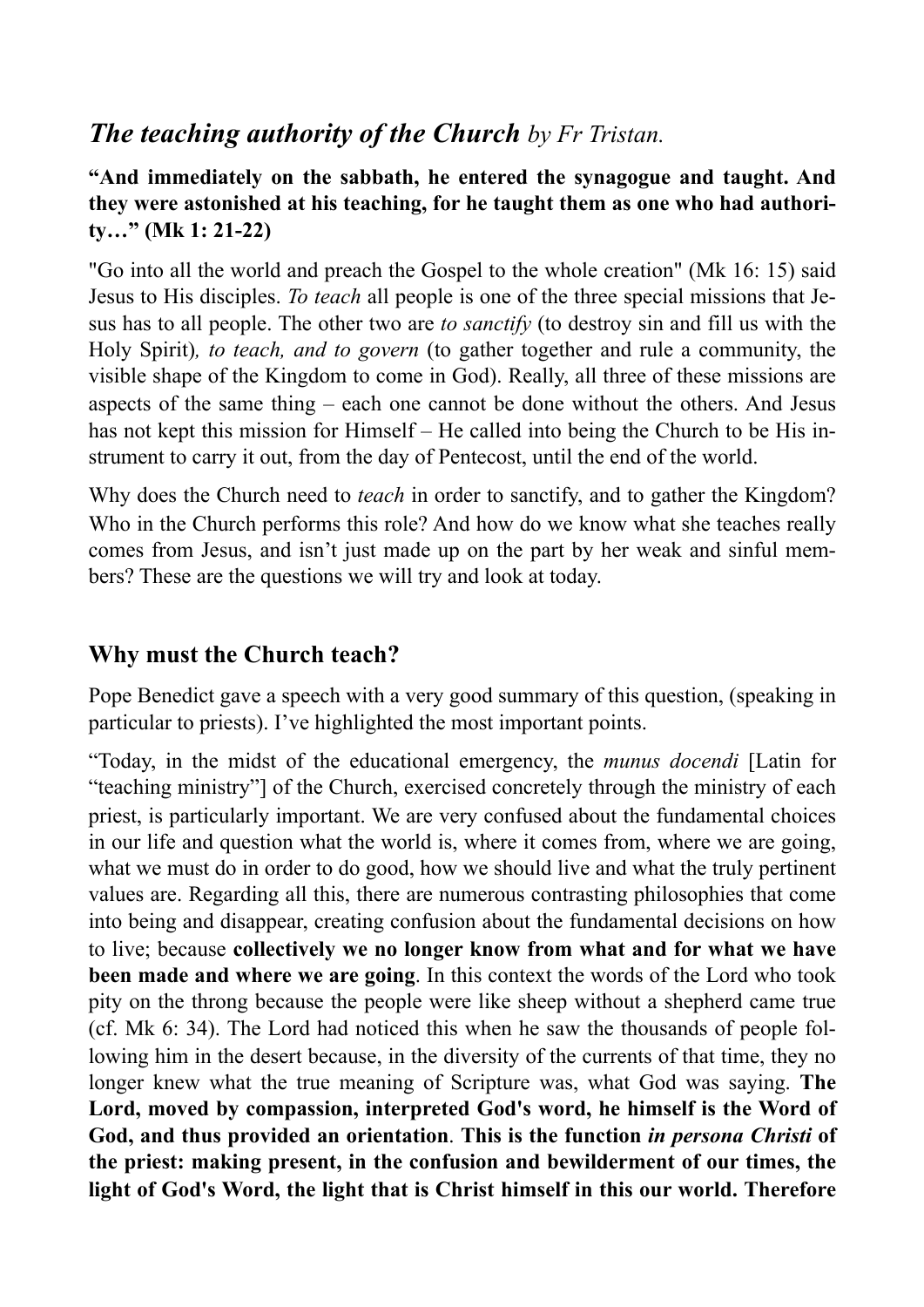**the priest does not teach his own ideas**, a philosophy that he himself has invented, that he has discovered or likes; the priest does not speak of himself, he does not speak for himself, to attract admirers, perhaps, or create a party of his own; he does not say his own thing, his own inventions but, in the medley of all the philosophies, the priest teaches in the name of Christ present, he proposes the truth that is Christ himself, his word and his way of living and of moving ahead. **What Christ said of himself applies to the priest: "My teaching is not mine" (Jn 7: 16);** Christ, that is, does not propose himself but, as the Son he is the voice, the Word of the Father. The priest too must always speak and act in this way: "My teaching is not mine, I do not spread my own ideas or what I like, but I am the mouthpiece and heart of Christ and I make present this one, shared teaching that has created the universal Church and creates eternal life".

Without receiving a body of teaching that is passed down from generation to generation, going right back to Jesus Himself and the Apostles, the world would be doomed to flounder – the Church would not know clearly who Jesus was or God's plan for mankind; her children could not then enter into a personal relationship with their Saviour, nor know how to worship 'in spirit and in truth', nor how to act following Jesus's own example. The Church does not invent teachings – she has no authority to do this – but can only "hand on" what Jesus has taught her, as He himself "handed on" the mind of the Father to his disciples. The technical word for this "handing on" is *tradition*, and it involves both the written Word of God: The Holy Scriptures and all they contain, and the beliefs, morals and practises of the community who wrote those Scriptures – the Church Herself. All that the Church believes, that is handed down, taken as a whole is called the *deposit of faith* – an image that makes us think of a great treasure house which is kept safe and polished over time. The Church's special authority to teach and safeguard this deposit is called her *Magisterium*, more of which below.

Not every teaching of the Church belongs to the same level of importance. The highest level of truth are those known as a *dogmas* – truths revealed directly by God and infallibly proposed by the Magisterium (for example, The Immaculate Conception of Our Lady), and *doctrines* – truths not directly revealed but which we can extrapolate as absolutely certain from our beliefs, again infallibly proposed by the Magisterium (i.e. that when we receive just the Host, and not the Precious Blood at Mass, we still receive the whole Christ). There are also many truths that, while not strictly dogmas or doctrines, are nonetheless certain because they relate to how revealed truths play out in history (i.e. Pope Francis is truly the pope, and "Pope Michael" – a guy who claims to be in the USA - is not) or arise from the natural law which the Church also proposes and defends (i.e. the immorality of using IVF).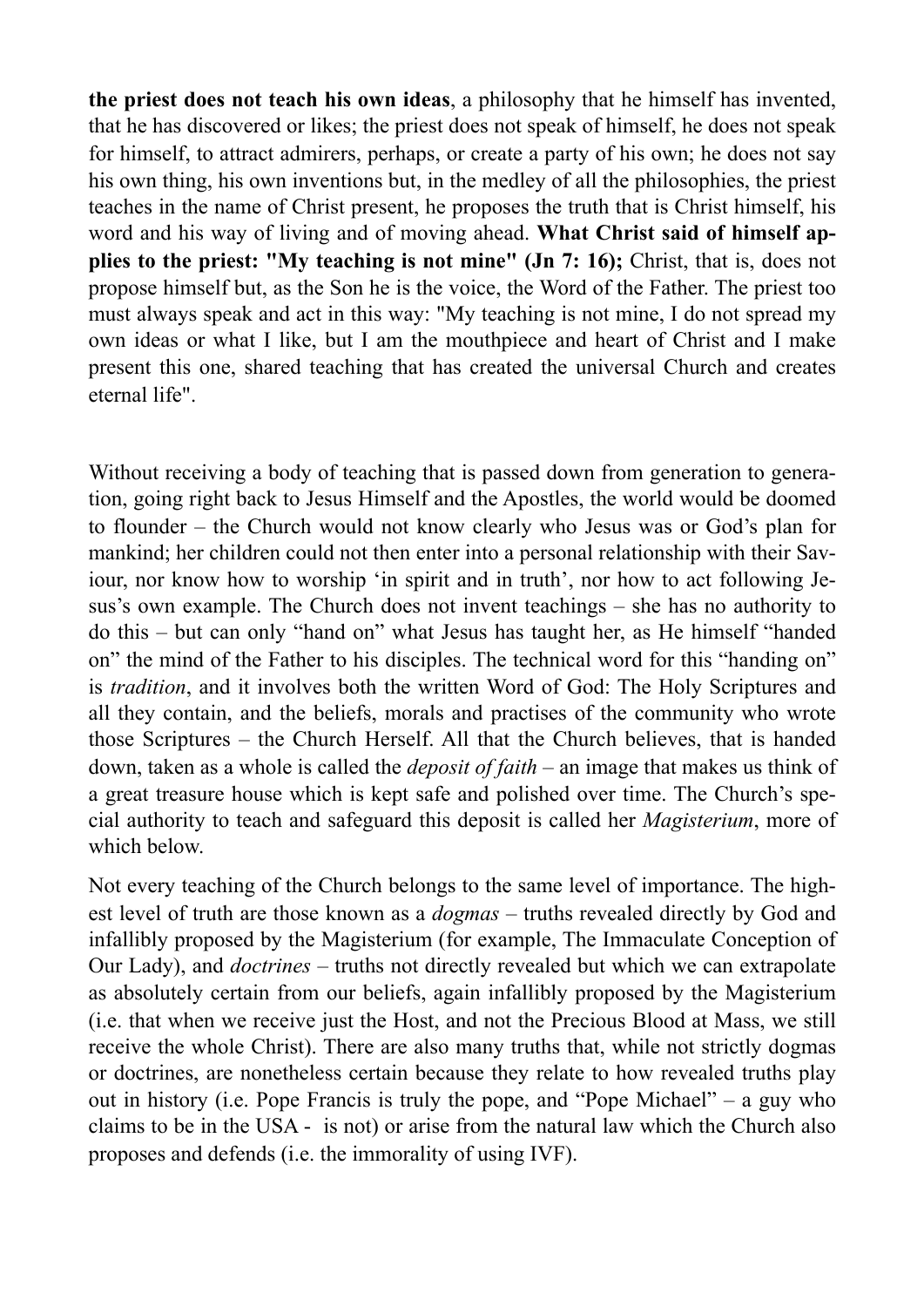All that the Church teaches as belonging to, or touching upon the *deposit of faith*, Catholics are bound to believe: we do not have a choice. It is a belief that can only come through the assent of that God-given gift of faith touching our hearts and minds. It is an act of trust in our Father who loves us and wants us to lead us to Him, and His Son, "the Way, the Truth and the Life." We do not need to know everything single thing about Catholic teaching, but the gift of faith means that we are always open to learning new things about the God we love, and to be corrected if we have ever been mistaken. I remember an example from my own life: the existence of guardian angels! For some reason, I had always grown up thinking the guardian angels were just a symbol, or a bit of poetry…until as a young man living in London I went to Mass on their feast day! I realised that the Church would not have had a feast of the angels had she not believed in them and proposed them to us to believe too; so I changed my opinion, and I now often pray to my guardian angel to help me!

Dogmas and doctrines belonging to the deposit of the faith did not just pop into existence of course – they develop and grow and come to be realised more and more fully in the Church's history. For example, the dogma of Christ's two natures: divine and human – is clear from the very beginning as directly revealed through Christ's words and actions, in Tradition and the Scripture, but it took centuries for the Church to understand better and better what exactly that entailed, and which ways of understand of this would be erroneous. St Vincent of Lerins (in the 5th Century) described this process as a *development of doctrine* – doctrines do not change, but they grow as a baby grows into an adult. Mostly they are they in embryo form, but they can be brought out more clearly by the Creeds written by the councils, the constant teaching of the popes and bishops and belief of the people, and the prayers of the saints.

#### **Who teaches?**

Every member of the Church has a special duty to hand on the Catholic faith and share it with others. However, it is the Bishops who, first and foremost, have been given the duty to teach as a particular mission by Christ Himself, as successors of Christ's Apostles. The bishop wears a two-pronged hat, called a mitre, the two horns of which represent the authority of the Old and New Testament which he is to defend, and see off any challenges to it! The Bishop of Rome – also known as the Pope – has even more distinct role within the bishops: to gather the whole, and to be the final determination in any cases where the teaching of Christ, and how it applies to our age, is not clear.

The Church is not a democracy, but Christ's Body, over which, He, the Head, rules as King. The Pope and Bishops are then not "policy makers" – they cannot change the teachings of Christ to suit their own agenda or public opinion. A good example of this from the media is the idea of ordaining women to the priesthood. The fact that this cannot be is testified by the Church's two thousand year practice, the absence of such an idea in Scripture, the determinations of Jesus Himself – as such it belongs to the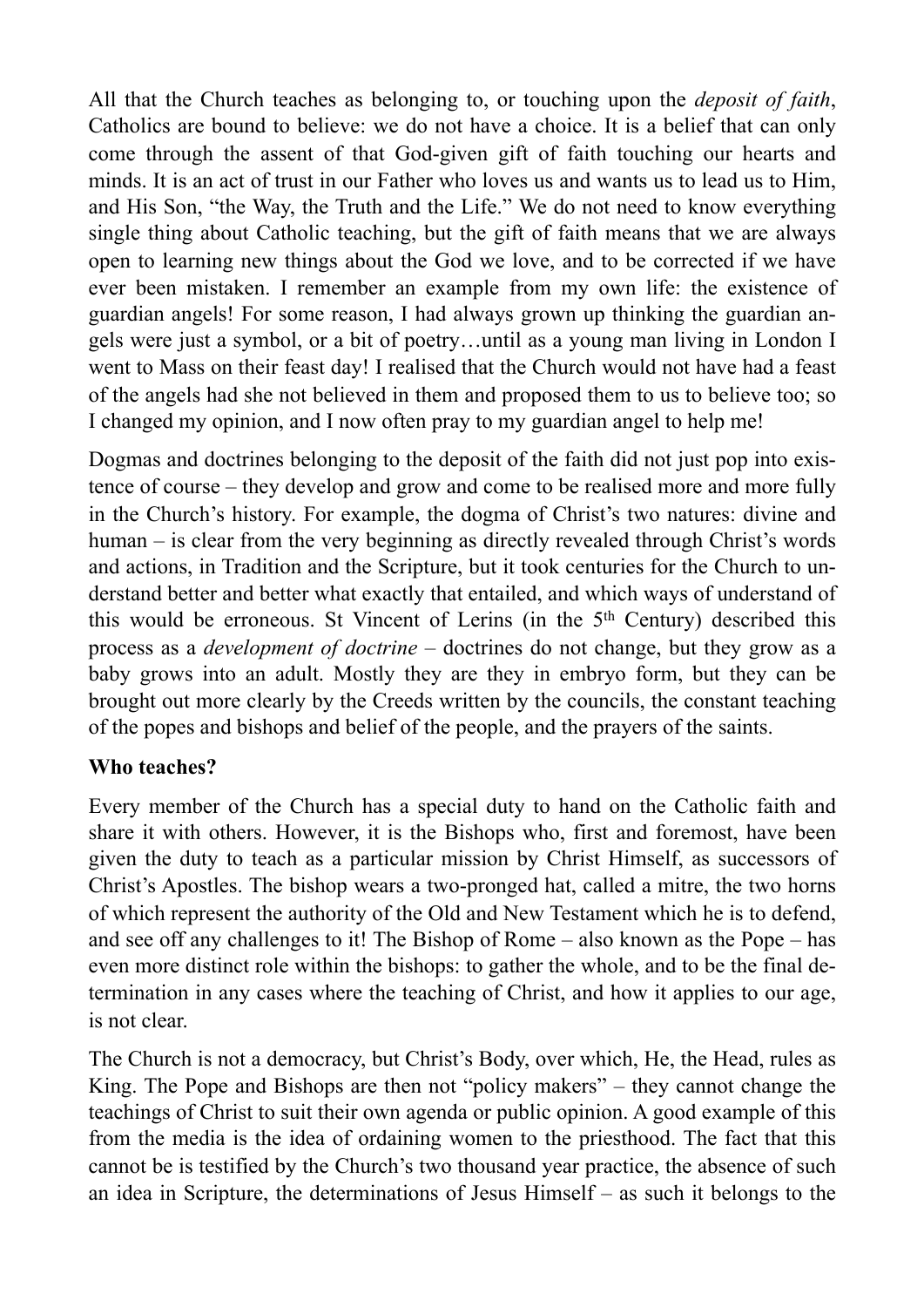Church's so-called *ordinary magisterium*: teachings that have been consistent always and everywhere. Indeed, using His role as guardian and teacher of the whole Church as pope, Pope St John Paul II clarified this by issuing a declaration that: "I declare that the Church has no authority whatsoever to confer priestly ordination on women and that this judgment is to be definitively held by all the Church's faithful." In other words, it does not matter what we think, or whether society is out of step with such an idea, or even if it seems like a practical and good idea – our job is to heed the voice of Christ who says "Follow me", not to make our own way.

However, we should not get the impression that this means that everything the pope says is automatically true, or must be believed by Catholics! In fact, as we will see below, only on certain occasions do the bishops and the pope speak with this authority.

The final group of people who have a specially recognised authority to teach are the *pastors* or priests of the Church, who are co-workers with the bishops, to hand on, warn, encourage and excite devotion in Christ's people, representing the bishop on a local level. The priest is a teacher in many ways, on so many different occasions on a daily basis in the parish, but the most recognisable and important form of this is the homily at Mass.

#### **How does the Church teach?**

When the Pope, or bishops, talk in their homilies, catechesis, on the radio, TV, or in interviews – they speak alone, as any priest does. They have a duty not to represent merely their own opinions, but hand on the deposit of faith in a way that is helpful and encouraging for their audience to help them be better disciples. But they can make mistakes. What they say should taken seriously and with respect, but it is NOT Gospel – it is '*fallible'*.

However, *in certain conditions*, what the bishops and Pope says is guided and preserved from error by a special gift of the Holy Spirit. This is called 'infallibility' and is probably one of the most misunderstood dogmas of the Catholic faith!

When the bishops of the whole Church gather in a *council* to determine a disputed matter, what they teach is infallible, provided that:

- 1. That the bishops be in communion with one another and with the pope.
- 2. That they teach authoritatively on a matter of faith or morals.
- 3. That they agree in one judgment.
- 4. That they propose this as something to be held definitively by the faithful.

(Now, there may be many teachings of the Bishops that do not meet these criteria – these are non-infallible. **But Catholics still have to follow them!)**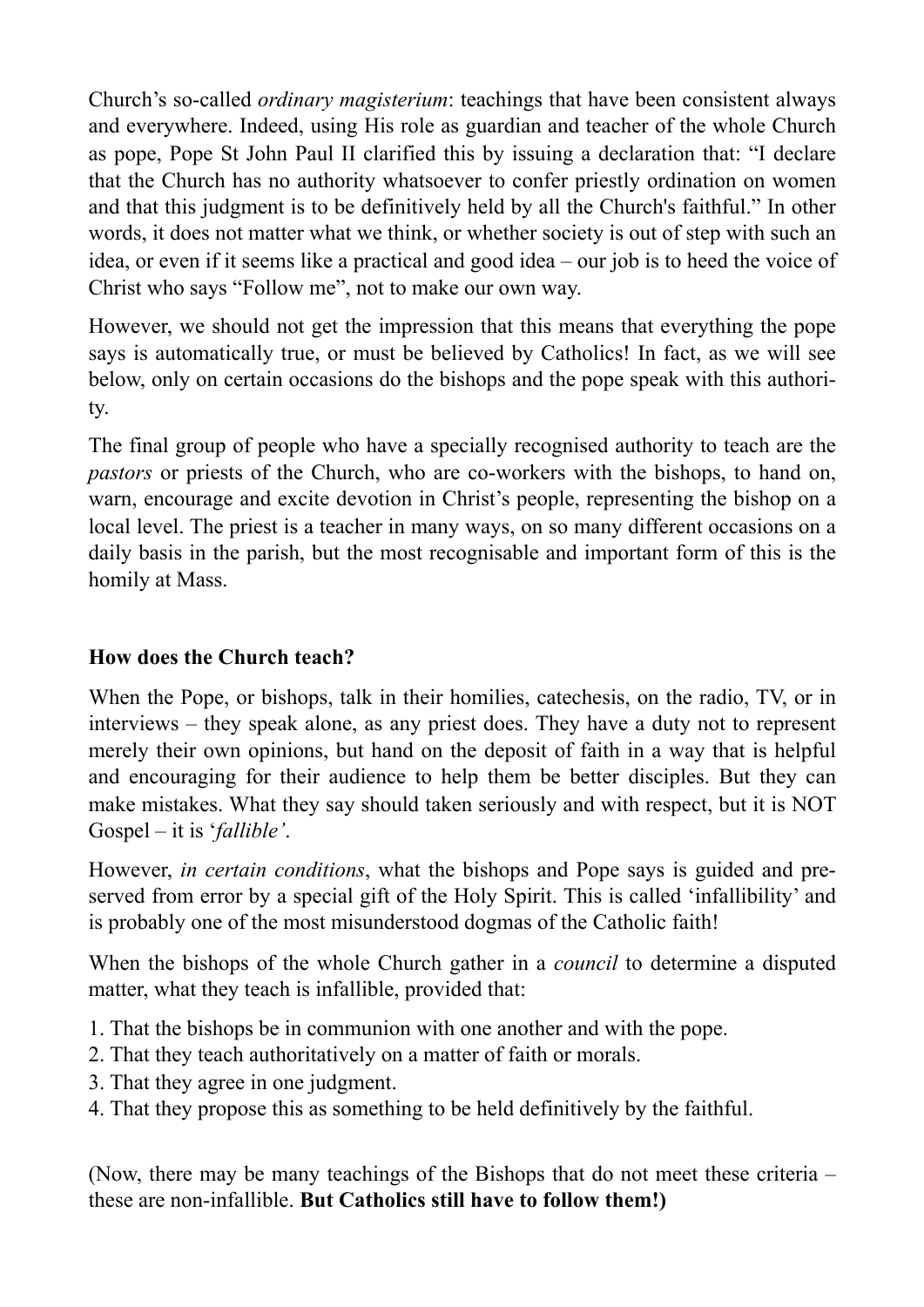The Pope enjoys a special gift of infallibility, when he makes a *solemn* declaration on a matter of faith and morals, intending to exercise this gift. This has only happened twice in history (the declaration of the dogma of the Immaculate Conception (1854) , and that of the doctrine of the Assumption (1950)).

**Most of what the popes have said, is "non-infallible" – but we still have to listen to it and follow them.** This is clearly not the case when the Pope speaks off-the-cuff, or in any way that seems outside deposit of the faith (as in these days of mass media, happens more and more) Any pope's personal statements, even on these things, have no bearing on our beliefs.

The bottom line is that most of what we believe as Catholics is part of what is called the *ordinary magisterium* of the Church – the collective, coherent, unchanging, constantly teaching of Christ reframed and re-polished for each new generation – expressed especially in the teachings of the popes and councils taken as a whole, and the Tradition of the Church.

#### **Faith and our reception of faith**

It is such a comfort and a joy to know as a Catholic that my beliefs are part of an unchanging, pure line of teaching guaranteed by Christ and the Holy Spirit – as Pope Benedict, we frail human beings, need this certainty to guide us. Whenever a priest, (or a headteacher in a Catholic institution/university) takes up a new post, he/she is to make a public declaration that he/she will uphold the faith as taught by the Church, and be someone that can be relied on as a transmitter of that faith. Priests and deacons also make this Profession of Faith and Oath of Fidelity publicly before their ordination. It's an inspiring text, with words that we should all be able to make our own, as a *disciples* of Christ, not forgetting that the word disciple means nothing but "*student*".

*I, N., with firm faith believe and profess each and everything that is contained in the Symbol of faith, namely:* 

*I believe in one God, the Father almighty, maker of heaven and earth, of all things visible and invisible. I believe in one Lord Jesus Christ, the Only Begotten Son of God,*

*born of the Father before all ages. God from God, Light from Light, true God from true God, begotten, not made, consubstantial with the Father; through him all things were made. For us men and for our salvation he came down from heaven, and by the Holy Spirit was incarnate of the Virgin Mary, and became man. For our sake he was crucified under Pontius Pilate, he suffered death and was buried, and rose again on the third day in accordance with the Scriptures. He ascended into heaven and is seat-*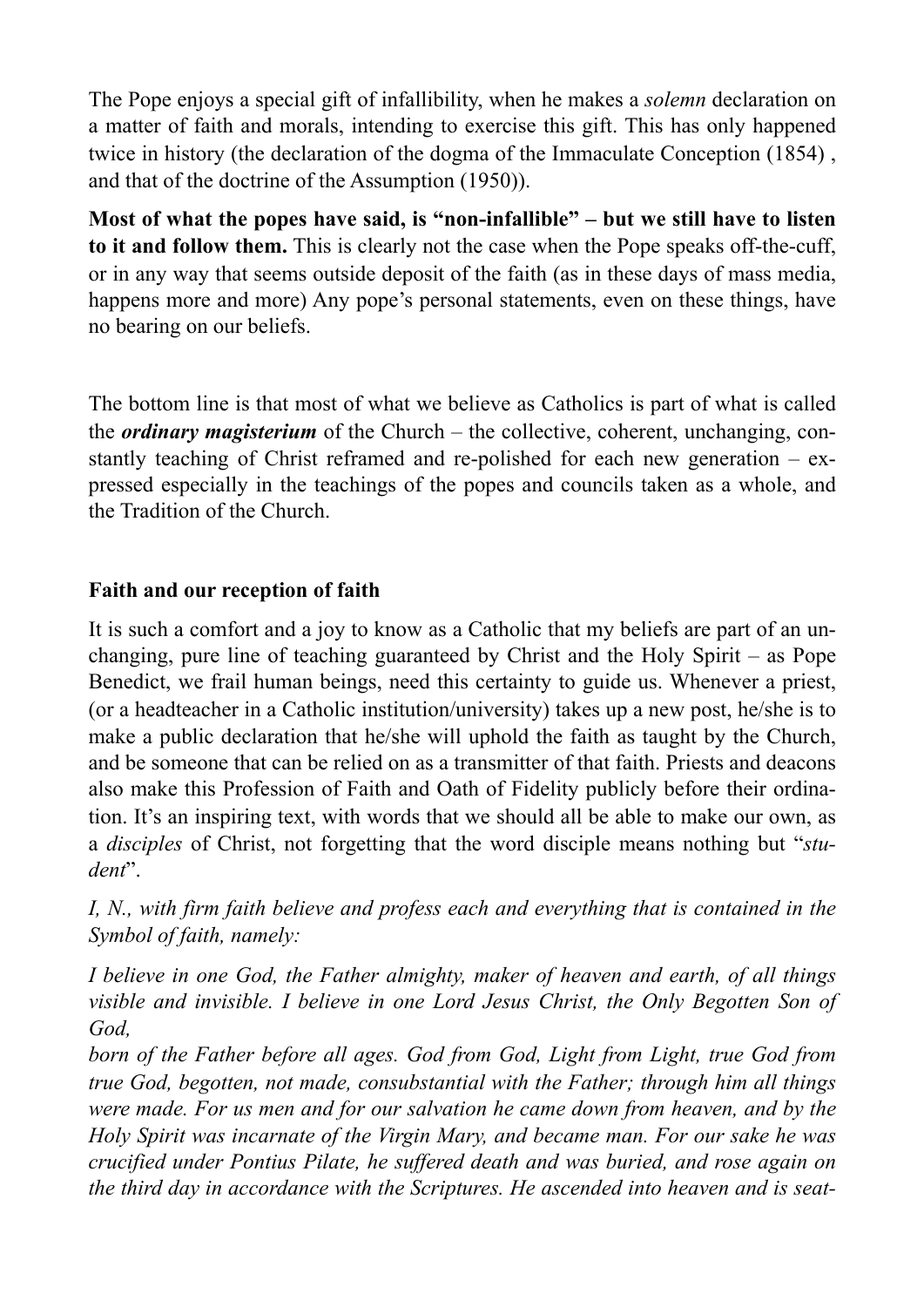*ed at the right hand of the Father. He will come again in glory to judge the living and the dead and his kingdom will have no end. I believe in the Holy Spirit, the Lord, the giver of life, who proceeds from the Father and the Son, who with the Father and the Son is adored and glorified, who has spoken through the prophets. I believe in one, holy, catholic and apostolic Church. I confess one baptism for the forgiveness of sins and I look forward to the resurrection of the dead and the life of the world to come. Amen.* 

*With firm faith, I also believe everything contained in the word of God, whether written or handed down in Tradition, which the Church, either by a solemn judgment or by the ordinary and universal Magisterium, sets forth to be believed as divinely revealed.* 

*I also firmly accept and hold each and everything definitively proposed by the Church regarding teaching on faith and morals.* 

*Moreover, I adhere with religious submission of will and intellect to the teachings which either the Roman Pontiff or the College of Bishops enunciate when they exercise their authentic Magisterium, even if they do not intend to proclaim these teachings by a definitive act.* 

#### *OATH OF FIDELITY*

*I, N<sub>ri</sub>* in assuming the office of ………, promise that in my words and in my actions I *shall always preserve communion with the Catholic Church.* 

*With great care and fidelity I shall carry out the duties incumbent on me toward the Church, both universal and particular, in which, according to the provisions of the law, I have been called to exercise my service.* 

*In fulfilling the charge entrusted to me in the name of the Church, I shall hold fast to the deposit of faith in its entirety; I shall faithfully hand it on and explain it, and I shall avoid any teachings contrary to it.* 

*I shall follow and foster the common discipline of the entire Church and I shall maintain the observance of all ecclesiastical laws, especially those contained in the Code of Canon Law.* 

*With Christian obedience I shall follow what the Bishops, as authentic doctors and teachers of the faith, declare, or what they, as those who govern the Church, establish. I shall also faithfully assist the diocesan Bishops, so that the apostolic activity, exercised in the name and by mandate of the Church, may be carried out in communion with the Church.* 

*So help me God, and God's Holy Gospels on which I place my hand.*